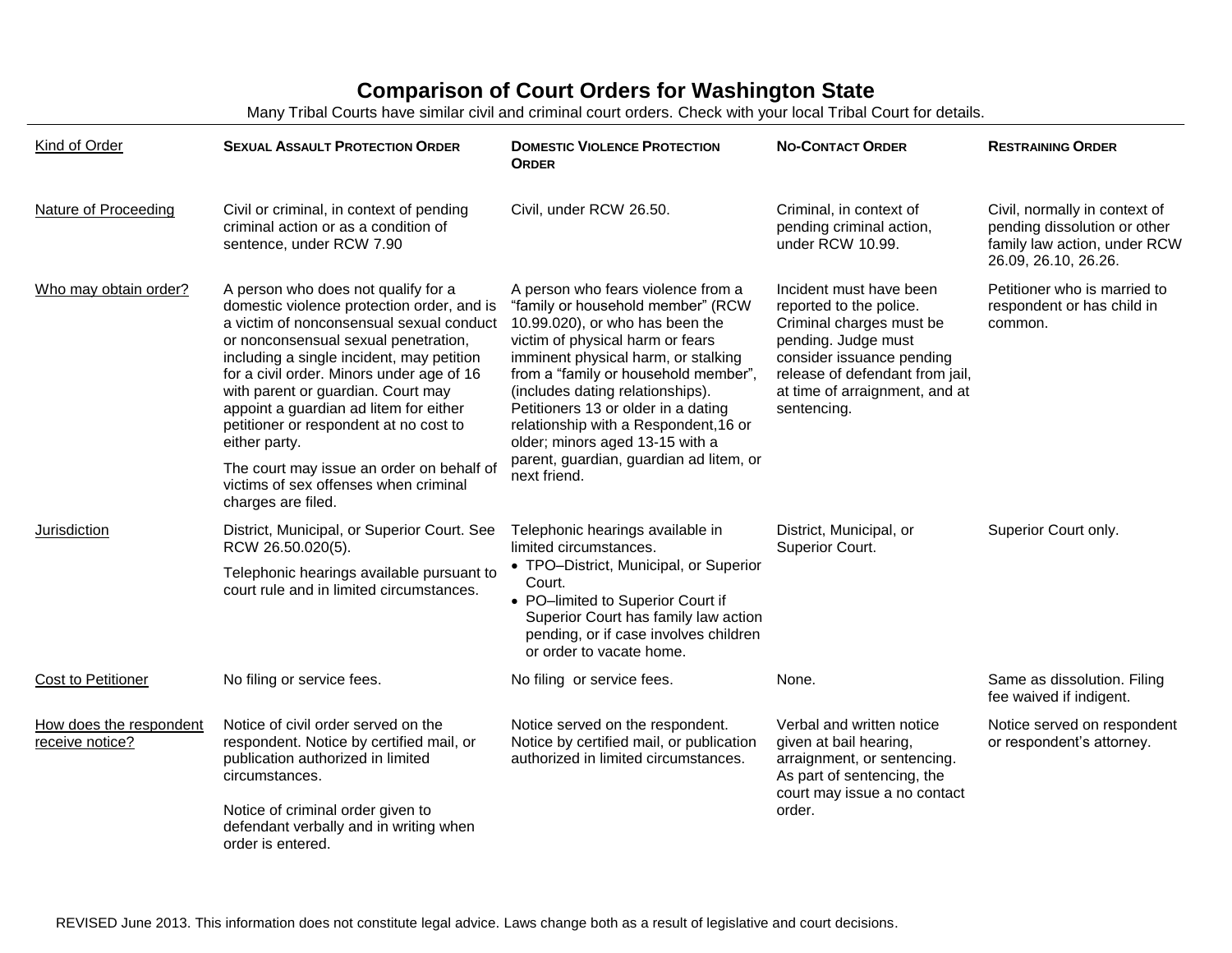| Kind of Order                                  | <b>SEXUAL ASSAULT PROTECTION ORDER</b>                                                                                                                                                                                                                                                                                                                                                                                                                                                                                                                                                                                             | <b>DOMESTIC VIOLENCE PROTECTION</b><br><b>ORDER</b>                                                                                                                                                       | <b>NO-CONTACT ORDER</b>                                                                                                                                                                                                                                                                          | <b>RESTRAINING ORDER</b>                                                                                                       |
|------------------------------------------------|------------------------------------------------------------------------------------------------------------------------------------------------------------------------------------------------------------------------------------------------------------------------------------------------------------------------------------------------------------------------------------------------------------------------------------------------------------------------------------------------------------------------------------------------------------------------------------------------------------------------------------|-----------------------------------------------------------------------------------------------------------------------------------------------------------------------------------------------------------|--------------------------------------------------------------------------------------------------------------------------------------------------------------------------------------------------------------------------------------------------------------------------------------------------|--------------------------------------------------------------------------------------------------------------------------------|
| Consequences if order is<br>knowingly violated | Mandatory arrest for violating restraint<br>and exclusion provisions. Possible<br>criminal charges or contempt. Class C<br>felony if assault or reckless<br>endangerment, otherwise Gross<br>Misdemeanor.                                                                                                                                                                                                                                                                                                                                                                                                                          | Mandatory arrest for violating restraint<br>and exclusion provisions. Possible<br>criminal charges or contempt. Class C<br>felony if assault or reckless<br>endangerment, otherwise Gross<br>Misdemeanor. | Mandatory arrest. Release<br>pending trial may be revoked.<br>Additional criminal or<br>contempt charges may be<br>filed. Felony if any assault,<br>reckless endangerment or<br>drive-by-shooting, otherwise<br>Gross Misdemeanor.                                                               | Mandatory arrest. Gross<br>Misdemeanor, Possible<br>criminal charges or contempt.                                              |
| Maximum duration of<br>order                   | • Temporary civil SAPO-14 days with<br>service.<br>• Full civil SAPO-Designated by court up<br>to two years.<br>• Criminal orders-Designated by court.<br>• Post sentencing provision may last up<br>to two years following imprisonment, or<br>community supervision, conditional<br>release, probation or parole.                                                                                                                                                                                                                                                                                                                | • TPO-14 days with service.<br>• TPO-24 days certified mail or with<br>service by publication.<br>• PO-Designated by court, one year,<br>or permanent.                                                    | Until trial and sentencing are<br>concluded. Post-sentencing<br>provision lasts for possible<br>maximum of sentence in<br>Superior Court. In District or<br>Municipal court, for a fixed<br>period not to exceed 5 years.                                                                        | • TRO-14 days.<br>• Preliminary injunction-<br>dependency of action.<br>• RO in final decree-<br>permanent unless<br>modified. |
|                                                |                                                                                                                                                                                                                                                                                                                                                                                                                                                                                                                                                                                                                                    |                                                                                                                                                                                                           |                                                                                                                                                                                                                                                                                                  |                                                                                                                                |
| Kind of Order                                  | <b>ANTI-HARASSMENT ORDER</b>                                                                                                                                                                                                                                                                                                                                                                                                                                                                                                                                                                                                       |                                                                                                                                                                                                           | <b>VULNERABLE ADULT PROTECTION ORDER</b>                                                                                                                                                                                                                                                         |                                                                                                                                |
| Nature of Proceeding                           | Civil, under RCW 10.14.                                                                                                                                                                                                                                                                                                                                                                                                                                                                                                                                                                                                            |                                                                                                                                                                                                           | Civil, Under RCW 74.34.110 and RCW 26.50.                                                                                                                                                                                                                                                        |                                                                                                                                |
| Who may obtain order?                          | A person who does not qualify for a domestic violence protection order,<br>and who has been seriously alarmed, annoyed or harassed by a conduct<br>which serves no legitimate or lawful purpose. Petitioners 18 or older with<br>Respondent 18 or older. If Respondent is under 18, unless emancipated or<br>guardian ad litem appointed. Or, Petitioner under age 18 with parent or<br>guardian with a Respondent under 18 in cases where adjudication of<br>offense has happened or is under investigation against petitioner. Parties<br>generally are not married, have not lived together, and have no children in<br>common. |                                                                                                                                                                                                           | A vulnerable adult, or an interested person on behalf of a vulnerable<br>adult, who has been abandoned, abused, subject to financial<br>exploitation, or neglect or threat thereof. The Department of Social<br>and Health Services may also obtain an order on behalf of a<br>vulnerable adult. |                                                                                                                                |
| Jurisdiction                                   | Must file in District or Municipal Court. Transfer to Superior Court when<br>there is an action pending between the parties, order to vacate home, the<br>respondent is under eighteen; or the action would interfere with a<br>respondent's care, control, or custody of the respondent's minor child.                                                                                                                                                                                                                                                                                                                            |                                                                                                                                                                                                           | Superior Court.                                                                                                                                                                                                                                                                                  |                                                                                                                                |

REVISED June 2013. This information does not constitute legal advice. Laws change both as a result of legislative and court decisions.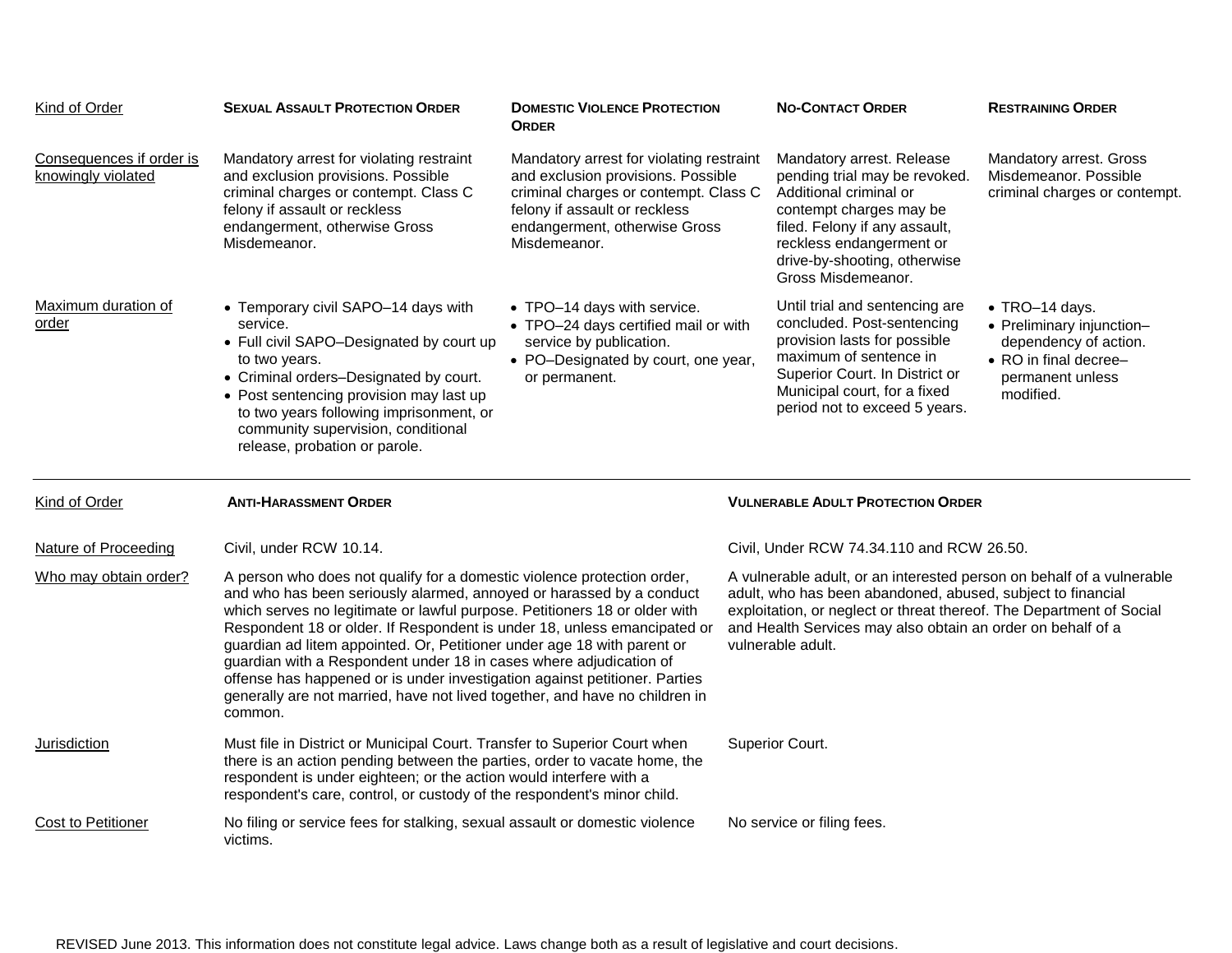| Kind of Order                                  | <b>ANTI-HARASSMENT ORDER</b>                                                                                                                                                                                                                                                                                                                                                                                                                                                                                      | <b>VULNERABLE ADULT PROTECTION ORDER</b>                                                                                                                                                                                                                                                                                                                                                                                                                                         |  |
|------------------------------------------------|-------------------------------------------------------------------------------------------------------------------------------------------------------------------------------------------------------------------------------------------------------------------------------------------------------------------------------------------------------------------------------------------------------------------------------------------------------------------------------------------------------------------|----------------------------------------------------------------------------------------------------------------------------------------------------------------------------------------------------------------------------------------------------------------------------------------------------------------------------------------------------------------------------------------------------------------------------------------------------------------------------------|--|
| How does the respondent<br>receive notice?     | Notice served on respondent. The court may permit service by publication<br>if the petitioner pays or if the petitioner's costs have been waived.                                                                                                                                                                                                                                                                                                                                                                 | Notice served on the respondent. Notice by certified mail, or<br>publication authorized in limited circumstances.                                                                                                                                                                                                                                                                                                                                                                |  |
| Consequences if order is<br>knowingly violated | Gross Misdemeanor. Discretionary arrest with possible criminal charges or<br>contempt.                                                                                                                                                                                                                                                                                                                                                                                                                            | Mandatory arrest for violating restraint and exclusion provisions.<br>Possible criminal charges or contempt. Class C felony if assault or<br>reckless endangerment, otherwise Gross Misdemeanor.                                                                                                                                                                                                                                                                                 |  |
| Maximum duration of<br>order                   | TAHO-14 days.<br>TAHO-24 days certified mail or with service by publication.<br>AHO-1 year or permanent.                                                                                                                                                                                                                                                                                                                                                                                                          | TVAPO-14 days with personal service.<br>TVAPO-24 days certified mail or with service by publication.<br>VAPO-Designated by court, for a fixed period not to exceed 5 years.                                                                                                                                                                                                                                                                                                      |  |
|                                                |                                                                                                                                                                                                                                                                                                                                                                                                                                                                                                                   |                                                                                                                                                                                                                                                                                                                                                                                                                                                                                  |  |
| Kind of Order                                  | <b>STALKING PROTECTION ORDER</b>                                                                                                                                                                                                                                                                                                                                                                                                                                                                                  | <b>STALKING NO CONTACT ORDER</b>                                                                                                                                                                                                                                                                                                                                                                                                                                                 |  |
| <b>Nature of Proceeding</b>                    | Civil under RCW 7 (RCW chapter number is pending the code reviser's<br>decision after July 28, 2013, when statute takes effect).                                                                                                                                                                                                                                                                                                                                                                                  | Criminal, in context of pending criminal action at arraignment or as a<br>condition of sentence, under RCW 9A.46.110 or 060 and RCW 7<br>(RCW chapter number is pending the code reviser's decision after<br>July 28, 2013, when statute takes effect).                                                                                                                                                                                                                          |  |
| Who may obtain order?                          | A person who does not qualify for a domestic violence protection order,<br>and is a victim of any stalking conduct. Stalking conduct includes stalking<br>as defined by RCW 9A.46.110, cyberstalking as defined by RCW 9.61.260<br>or repeated contacts, attempts to contact, monitoring, tracking, keeping<br>under observation, or following another person and causing a person to feel<br>intimidated, frightened, or threatened.<br>Petitioner 16 may file (not required to have a guardian or next friend). | Incident must have been reported to the police. Stalking related<br>criminal charges must be pending. The court may issue the order by<br>telephone before arraignment or trial on bail or personal<br>recognizance if no other restraining or protective order exists, and<br>victim does not qualify for a domestic violence protection order. Court<br>must also consider issuance at time of arraignment, and at<br>sentencing regardless of any existing protective orders. |  |
|                                                | Parent or guardian may petition on behalf of any minor, including minors<br>16 or 17. Interested person may petition on behalf of vulnerable adult.<br>Court may appoint a guardian ad litem for either petitioner or respondent.<br>If Respondent is 15 or younger and not emancipated, a guardian ad litem<br>must be appointed. Petitioner shall not be required to pay fees.                                                                                                                                  | If criminal charges are dismissed or defendant is acquitted, the victim<br>can file for a separate civil Stalking Protection Order. The criminal<br>Stalking No Contact order may be continued until a full hearing.<br>As a part of sentencing, if the victim does not qualify for a Domestic<br>Violence Protection order, the court may issue Stalking No Contact<br>Order. Post-sentencing provision lasts for possible maximum of five<br>years.                            |  |